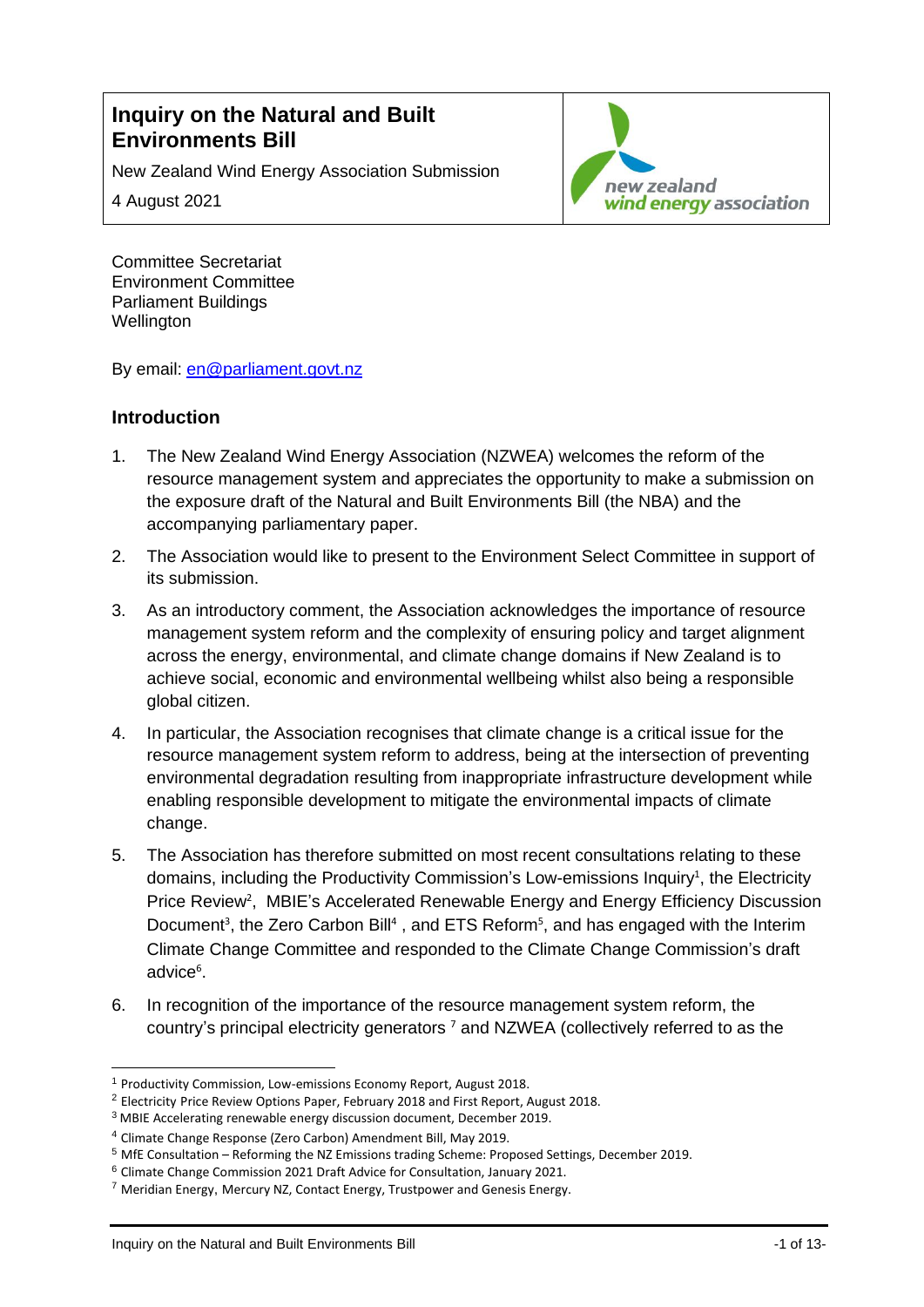Electricity Sector Environment Group (ESEG)) has prepared a joint submission which is attached.

- 7. The joint submission notes support for the reform objectives and a number of key aspects of the Bill. The joint submission also recommends amendments relating to the built environment and critical infrastructure focused on renewable electricity generation (REG).
- 8. In addition to the joint ESEG submission, there are a number of aspects of the Bill that the Association wishes to comment on to provide context with a specific focus on wind energy and the forecast need to significantly build new generation.
- 9. While acknowledging and appreciating the early consultation the Association considers that there is a real risk if environmental limits are inappropriately set and absolute in their application, to the extent that they prevent the development of renewable electricity generation. Renewable generation is a cornerstone of decarbonising the economy to meet New Zealand's international climate change commitments and mitigate climate change impacts.

### **Executive Summary**

- 10. The NZWEA has two priority areas that its work programme is focused on and which have influenced its responses to the Exposure Draft. These are:
	- Resource management system reform and ensuring the RMA's replacement better enables the wind industry to consent new renewable electricity generation to support achievement of the 2050 net zero carbon emissions target.
	- **EXE** Sustaining the energy trilemma<sup>8</sup> in the transition of the sector to a higher level of renewable electricity generation particularly in a dry year situation when combined with a projected significant growth in demand.
- 11. In supporting the joint ESEG submission, the Association makes the following key points:

| Recognition of, and<br>addressing, Resource<br>Management Act (RMA)<br>issues as the basis for<br>reform | The Association does not consider that the issues with<br>the current resource management system have been<br>fully addressed in the draft Bill.<br>It is acknowledged significant aspects of the reform<br>have yet to be developed: however, in this submission,<br>the Association details its and ESEG's concerns with<br>the draft Bill. |
|----------------------------------------------------------------------------------------------------------|-----------------------------------------------------------------------------------------------------------------------------------------------------------------------------------------------------------------------------------------------------------------------------------------------------------------------------------------------|
| Ensuring a strategic focus                                                                               | The Resource Management Review Panel has<br>highlighted the importance of a long term and<br>integrated strategic approach and clear national<br>direction.                                                                                                                                                                                   |
|                                                                                                          | The Association notes that key strategic aspects of the<br>reform such as the national planning framework (NPF)<br>and Strategic Planning Act (SPA) are yet to be<br>developed. These will be essential to the effective<br>transformation of the resource management system.                                                                 |

<sup>&</sup>lt;sup>8</sup> The 'energy trilemma' refers to a country's ability to provide a secure supply of energy, that is affordable and environmentally sustainable.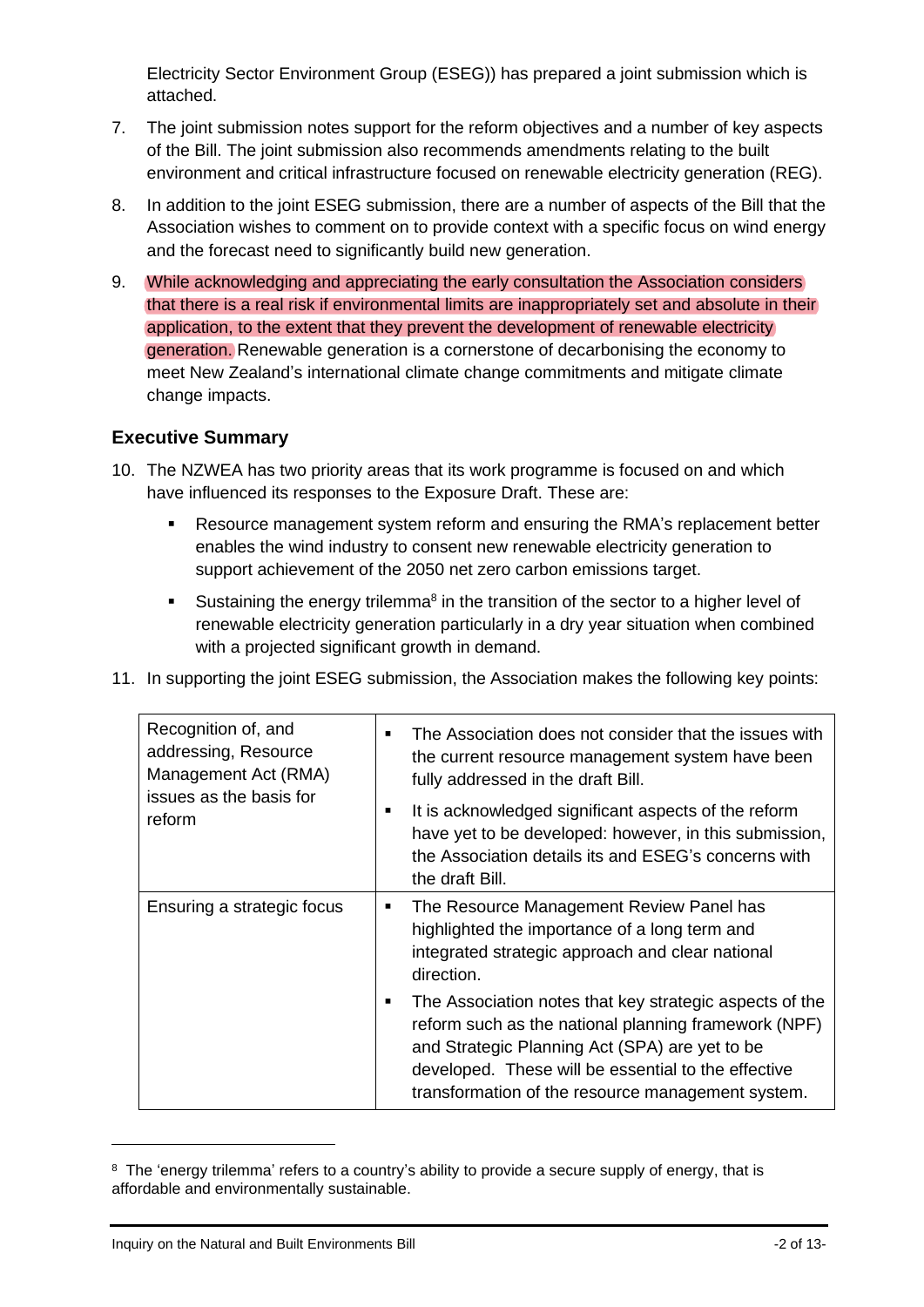|                                                                                         | However, as noted in the ESEG submission, key links<br>$\blacksquare$<br>to the broader strategic goals and purpose of the<br>reform in the NBA are limited at this stage, with limits<br>set to protect ecological integrity and human health<br>rather than achieving the broader purpose of the<br>reforms.                                                                                                                                                                                                                                                                                                                                                                                                                                                                                                                                         |
|-----------------------------------------------------------------------------------------|--------------------------------------------------------------------------------------------------------------------------------------------------------------------------------------------------------------------------------------------------------------------------------------------------------------------------------------------------------------------------------------------------------------------------------------------------------------------------------------------------------------------------------------------------------------------------------------------------------------------------------------------------------------------------------------------------------------------------------------------------------------------------------------------------------------------------------------------------------|
| Ensuring climate change,<br>electricity and environmental<br>sector targets are aligned | The Government has clear targets for climate change,<br>п<br>growth of the electricity sector and, once the NPF is<br>fully developed, for environmental targets.<br>The resource management system is key enabler of<br>٠<br>all three sectors and, as highlighted in the ESEG<br>submission, unless there is clear policy direction in the<br>NBA's purpose and reference in environmental limits<br>to climate targets, there will be a lack of alignment.                                                                                                                                                                                                                                                                                                                                                                                          |
| Ensuring environmental<br>limits do not have<br>unintended consequences                 | Recent consultations including the draft National<br>٠<br>Policy Statement for Indigenous Biodiversity (NPS-IB)<br>have highlighted the risks of broadly defined absolute<br>environmental limits.<br>Wind energy, given resources are location specific,<br>invariably has an environmental impact which has<br>historically been addressed with recourse to<br>mitigation, compensation or offsetting.<br>As future projects are expected to come into conflict<br>with environmental limits of the kind now proposed to<br>be mandated, it would be critical for renewable energy<br>projects to be able to achieve environmental outcomes<br>on a net basis, assessed taking into account any<br>environmental offsetting and/or compensation<br>proposed.                                                                                         |
| Ensuring environmental<br>outcomes are balanced                                         | The language used for the outcomes in the Bill is<br>variable and there is a need to ensure climate change,<br>decarbonisation and renewable energy outcomes are<br>placed at least on equal footing with other<br>environmental drivers.<br>NZWEA considers that the outcomes related to<br>renewable energy and climate change (objectives "(o)"<br>and "(p)") should be refocussed so that renewable<br>generation is not simply an 'infrastructure' matter.<br>Instead, there should be clear recognition of the role of<br>renewable energy in achieving climate change<br>outcomes.<br>For those reasons, the Association supports the ESEG<br>submission's proposal (part 19) to strengthen and use<br>more directive language in support of climate change<br>mitigation and the importance of increasing renewable<br>electricity generation. |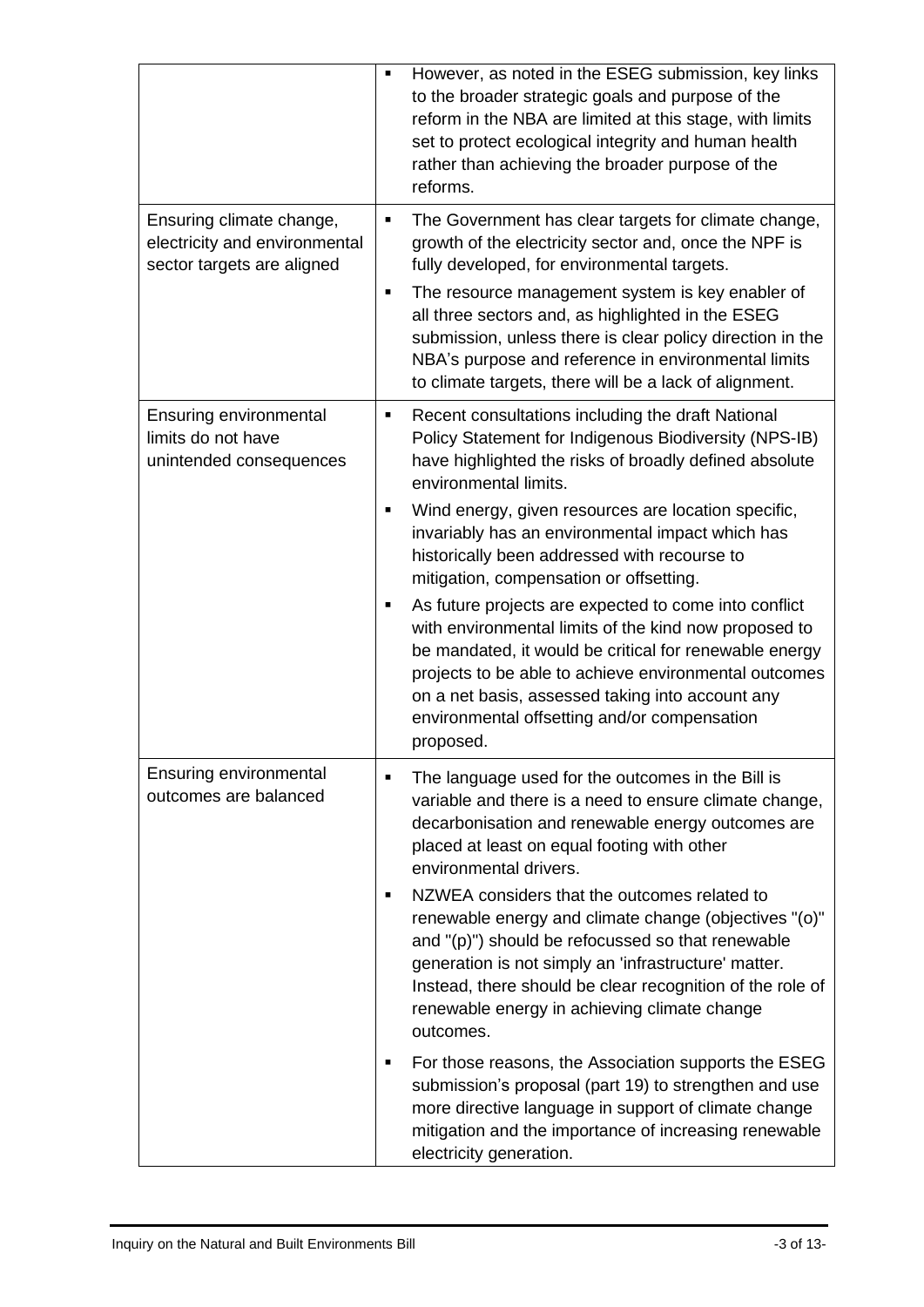| An effective conflict<br>resolution mechanism is key<br>to meeting reform objectives | The Association references the ESEG submission's<br>$\blacksquare$<br>comments (para 20) that further attention should be<br>given to ensuring needed infrastructure services,<br>particularly highly locational constrained infrastructure<br>such as renewable electricity generation, can be<br>provided.                                     |
|--------------------------------------------------------------------------------------|--------------------------------------------------------------------------------------------------------------------------------------------------------------------------------------------------------------------------------------------------------------------------------------------------------------------------------------------------|
| Ensuring regional spatial<br>planning is an enabler                                  | The potential for regional spatial strategies (RSS) to<br>п<br>be an enabler of development is recognised,<br>particularly if the consenting pathway is simplified for<br>infrastructure development within identified areas.                                                                                                                    |
|                                                                                      | However, given the complexity of renewables<br>$\blacksquare$<br>development and ever-changing technology, an<br>overreliance on RSS to provide for renewable<br>electricity generation would create a significant risk,<br>particularly if areas are narrowly defined and<br>generation development outside of identified areas<br>was limited. |
| Flexibility to adapt is<br>paramount                                                 | The Association supports the proposed approach of<br>п<br>having the NPF as secondary legislation.                                                                                                                                                                                                                                               |
|                                                                                      | New technologies will continue to be deployed such as<br>$\blacksquare$<br>offshore wind energy and the resource management<br>system must have the flexibility to be able to adapt to<br>both infrastructure and environmental developments.                                                                                                    |

- 12. Without more information on the form or process for developing the NPF, the nature and extent of environmental limits or the impact of the SPA and RSSs, it is not possible for the Association to form a view as to extent to which the reform objectives, including the provision of infrastructure services, will be enabled by the reform. The ESEG submission does, however, based on available information, identify where risks and issues are apparent that will materially restrict the ability to develop new renewable electricity generation in support of climate change targets and recommends a number of amendments to the exposure draft.
- 13. What is paramount, given the importance of achieving climate change targets, is that the environmental statutory framework acknowledges the decarbonisation imperative. There is a recognised need to accelerate renewable electricity generation, and wind energy in particular, and a key measure of the reforms success is whether responsible development is enabled.
- 14. To achieve this, competing national policy directions decarbonisation to address the environmental impacts of climate change and biophysical limits to address environmental degradation, must be balanced.

# **Recognition of Resource Management Act issues as the basis for reform**

15. Issues with the RMA have been well documented. In relation to the energy sector, a 2016 Ministry for the Environment Report on the effectiveness of the National Policy Statement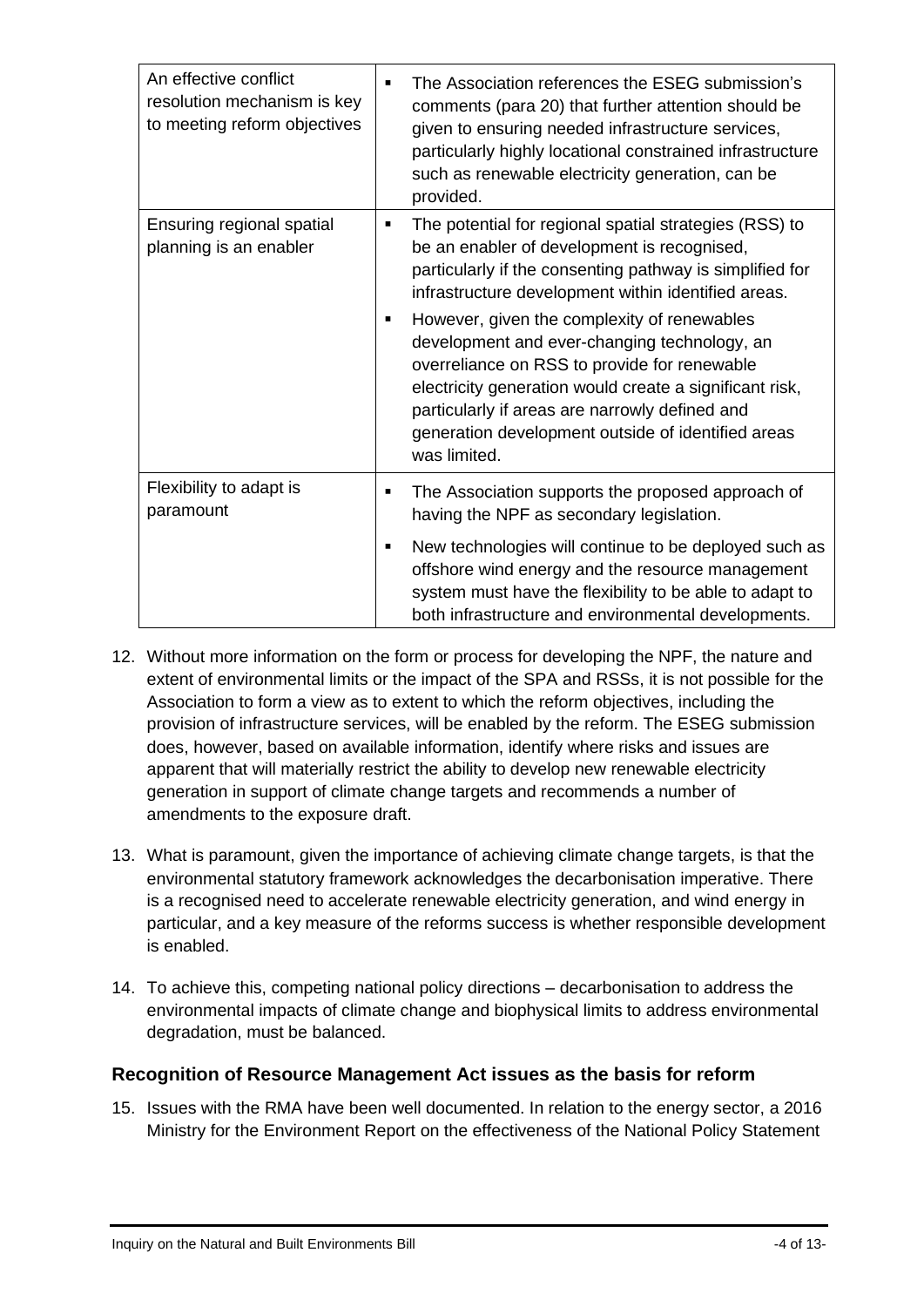for renewable Electricity Generation (NPS-REG) <sup>9</sup> concluded *'the NPS-REG does not appear to have resulted in noticeably more certainty for resource consent applicants for REG projects'* and '*the NPS-REG has not resulted in nationally consistent approaches to the drafting of regional and district plans'*.

- 16. Key challenges noted included *'a lack of detailed direction and guidance'* and *'the complexities in balancing and resolving interactions between the NPS-REG and other national policy statements and other competing RMA part 2 matters at a local level'.*
- 17. A number of influential reports on the electricity sector  $10$  and on addressing the impacts of climate change <sup>11</sup> have similarly highlighted the importance of resource management reform if the potential of renewable electricity generation to contribute to the decarbonisation of the energy sector and the 2050 net zero emissions target is to be achieved.
- 18. In response, the Government has, in addition to the wider review of the resource management system, in parallel commenced a review of national direction on renewable electricity.
- 19. The national direction project has reviewed existing RMA provisions relating to renewable electricity, national direction instruments and case law, and has identified a number of challenges in the current resource management system to achieving New Zealand's climate change and renewable electricity targets. The key issues which have been identified include:
	- Existing national direction on renewable electricity generation provides limited direction and weak policy wording. As such it has generally been ineffective.
	- There are gaps in the application of the National Policy Statement for Electricity Transmission and National Environmental Standard on Electricity Transmission Activities which mean that certain transmission and distribution are not as effectively enabled.
	- **•** There is a lack of clear national direction on resolving key tensions between competing national and local interests and environmental/biophysical limits (e.g. extent of natural wetlands, significant natural areas high natural character, and outstanding natural landscapes and features).
	- There are uncertainties relating to the consenting pathways for renewable electricity projects which trigger 'avoid policies', regardless of whether the project can demonstrate net environmental and economic benefits.
	- Acceptance of offsetting and compensation approaches, to avoid significant adverse effects, is limited.
	- The time, complexity and cost of consenting renewable projects under the current system is acting as a barrier to some renewable electricity projects and will not provide for the pace of development required to meet New Zealand's renewable electricity generation targets.

<sup>9</sup> Ministry for the Environment, Report on the Outcome Evaluation of the National Policy Statement for Renewable Electricity generation, December 2016 Electricity Authority, Transmission Pricing Review, July 2019.

<sup>&</sup>lt;sup>10</sup> Electricity Price Review Final Report October 2019 and MBIE Accelerating Renewable Energy discussion document, December 2019.

<sup>11</sup> Productivity Commission, Low-emissions Economy Report, August 2018. Interim Climate Change Committee Accelerated Electrification April 2019, He Pou a Rangi Climate Change Commission, 2021 Draft Advice for Consultation January 2021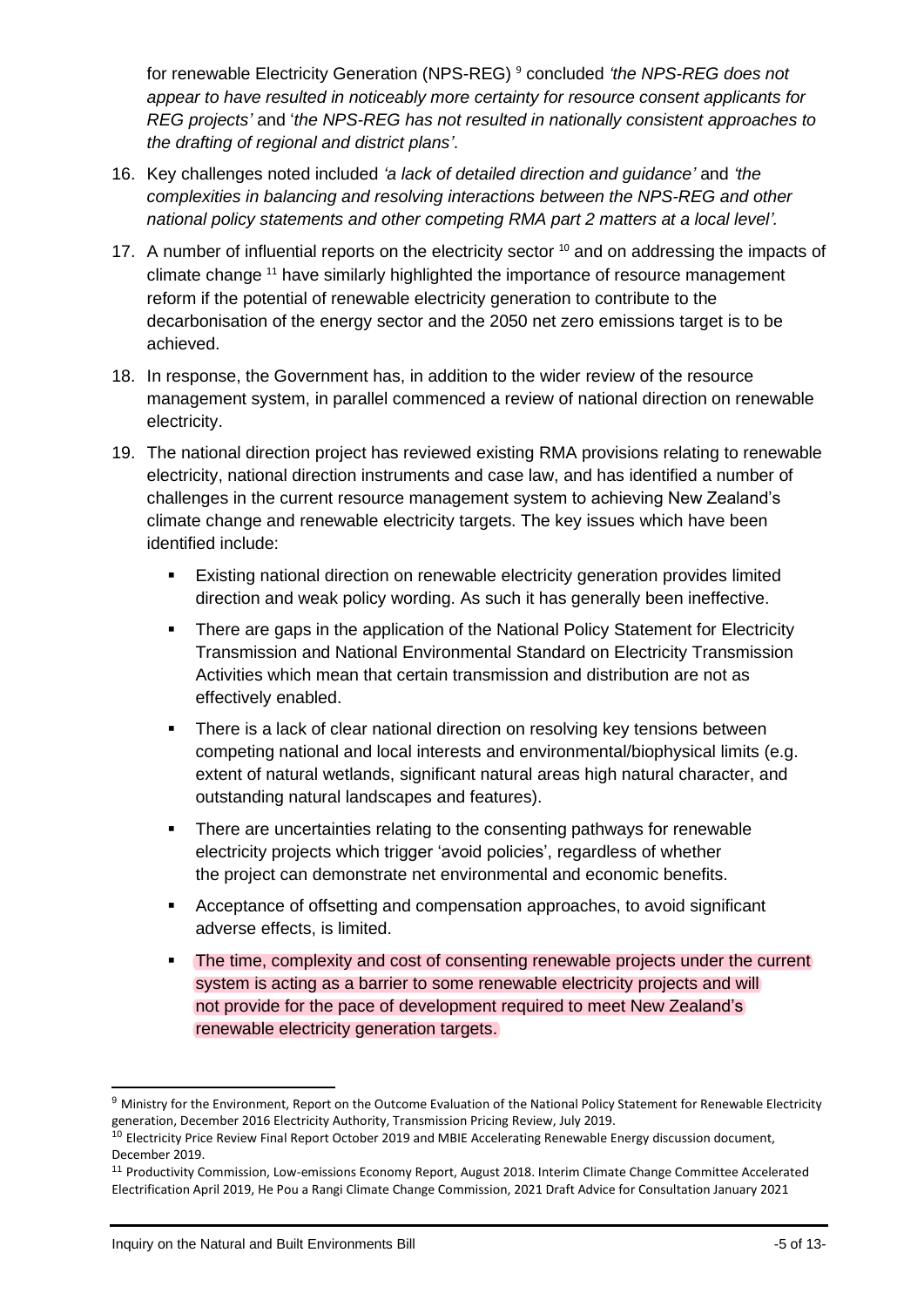- **The re-consenting process is overly complex, inconsistent and creates significant** uncertainty and costs.
- Catch-all discretionary/non-complying activity rules do not reflect the variability of environmental effects for different types and scales of generation.
- 20. The Association also maintains that the current RMA consenting process is a major barrier to the development of community and other distributed renewable generation projects as it does not differentiate on the scale and complexity of projects.
- 21. Studies undertaken by the Parliamentary Commissioner for the Environment<sup>12</sup> confirm that large scale wind farms can only ever occupy a limited portion of a country's wind locations. Other locations with microclimates that have funnelling or hilltop attributes are very favourable for community wind projects.
- 22. Internationally, small-scale community-owned wind farms are a growing sector to utilise available wind resource and increase local energy independence while reducing carbon emissions. Denmark, Germany, Austria and the Netherlands have high levels of community ownership which have played a major role in the development of wind energy.
- 23. The current consenting process favours large-scale developments where the high cost of consenting has a relatively lower overall impact on commercial viability and generally is in the range of between \$25k and \$50k per MW. For small developments consenting costs can be significantly higher. As an example, it has been estimated the consenting cost of wind turbines on Stewart Island would be in the order of \$0.5m to \$1.0m per MW<sup>13</sup>.
- 24. The Association considers smaller scale wind projects a key opportunity to support regional growth and improve energy resilience. Resource management reform to simplify and reduce the cost and uncertainty of obtaining a consent is a necessary prerequisite to enabling such developments.
- 25. As detailed in the following sections the Association does not consider that the issues and risks with the current resource management system have been fully addressed in the draft NBA.

# **Ensuring a strategic focus**

- 26. The Resource Management Review Panel highlighted the importance a long term and integrated strategic approach and clear national direction as a recommendation and essential if the known failings of the RMA are to be avoided.
- 27. While it is challenging to provide a comprehensive submission given the Bill is a partially completed draft, with key strategic aspects of the reform such as the form of the NPF not yet complete, and the SPA not yet available, the decision for early consultation is welcome.
- 28. As an exposure draft, a key consideration is whether the Bill achieves the balance between improving environmental outcomes and better enabling urban and other development.
- 29. In the Association's view there are risks that the necessary balance will not be achieved. The risk is that the infrastructure required to reduce emissions and address the impacts of

<sup>&</sup>lt;sup>12</sup> PCE Report Wind Power, People and Place (2006b) Parliamentary Commissioner for the Environment, PCE Report (2006a) Get smart, think small. Wellington Parliamentary Commissioner for the Environment.

<sup>13</sup> Roaring40s Wind Power presentation to the 2021 Wind energy Conference – Wind Development Potential including Small Scale opportunities May 2021.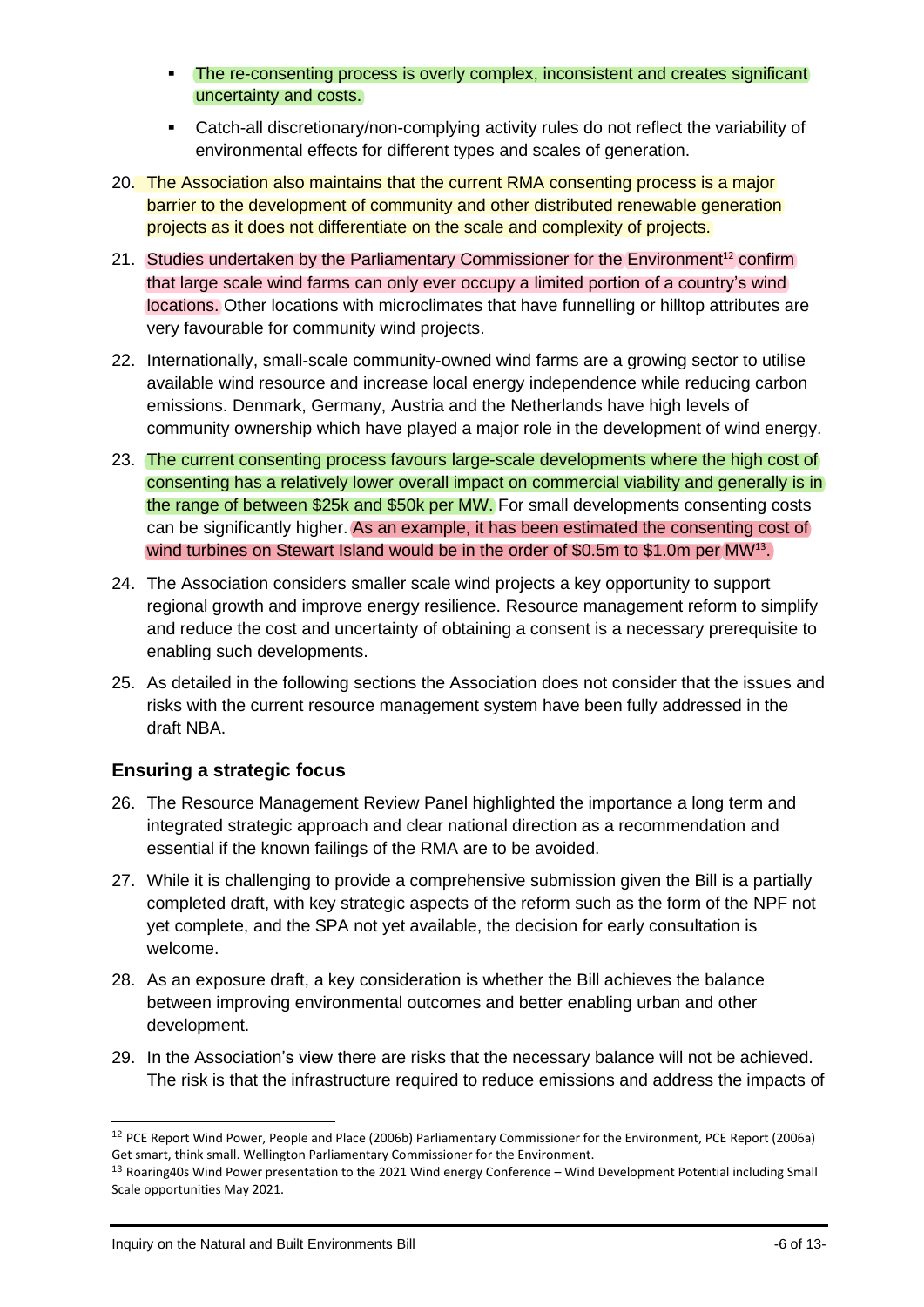climate change will not be able to proceed due to the definition of environmental outcomes and environmental limits that set bottom lines which will inevitably conflict with renewables development opportunities and / or insufficient national direction.

- 30. The risks may be addressed as further development of the resource management system occurs. In particular, the nature and form of the NPF and details of the SPA and RSSs may better enable essential infrastructure services to be developed.
- 31. However, as noted in the ESEG submission (para 19), key links to the broader government strategic goals relating to addressing the impacts of climate change and developing renewable electricity generation are absent. In particular, the Association considers that an inflexible focus on protecting ecological integrity and human health risks unintended consequences.
- 32. While not a focus of this submission, the Association wishes to note the third piece of legislation, the Managed Retreat and Climate Change Adaption Act, will require significant investment in infrastructure and will therefore have a dependency on getting an appropriate and enabling balance in the NBA and SPA.

#### **Aligning Climate Change, Electricity Sector and Environmental Targets**

- 33. Climate change is undoubtedly the environmental issue of our time, with global warming expected to have a material negative impact even if global emission reduction targets are achieved.
- 34. The Government, in passing the Climate Change Response Act, has supported global ambition by setting a target of achieving a net zero emissions of greenhouse gases other than biogenic methane by January 2050. The recent Climate Change Commission (CCC) Final Advice has recommended targets for the first 3 budget periods as a pathway to achieving the net zero target.
- 35. The Commission recommends a 63% reduction in long lived gases by 2035 with key transition strategies including accelerating the uptake of electric and other zero emissions cars, buses and trucks and vehicles, phasing out fossil base-load generation and replacing coal (and eventually gas) with biomass and electricity in industrial heat processes.
- 36. Electrification of the energy sector with renewables is therefore a key plank of the CCC's recommendations.
- 37. From a 2020 baseline, the CCC has wind generation increasing by 7.6 TWh (308%) by 2035 under their demonstration pathway. Should Tiwai stay, wind generation would need to increase by 10.9 TWh (479%). Wind generation is forecast to increase from 5% of total generation to 18% (demonstration pathway) or 26% if Tiwai stays by 2035.
- 38. Transpower is forecasting a wind capacity of 6,500 MW and generation of 19.6 TWh by 2050 to comprise 28% of total generation<sup>14</sup>. The Waipipi Wind Farm, commissioned in 2021, and Turitea and Harapaki Wind Farms which are under construction, will see wind capacity double to 1,200 MW. An additional 5,300 MW of wind will be required to meet Transpower's forecast, this is an increase of over 430% and represents an additional 53 wind farms at 100MW each that will need to be consented and built.
- 39. The Government has set a target of 100% renewable electricity generation by 2030. Renewable generation averaged 81% in 2020 and whether 100% (or near that value) can

<sup>14</sup> Transpower Whakamania i Te Mauri Hiko, Empowering our Energy Future, March 2020.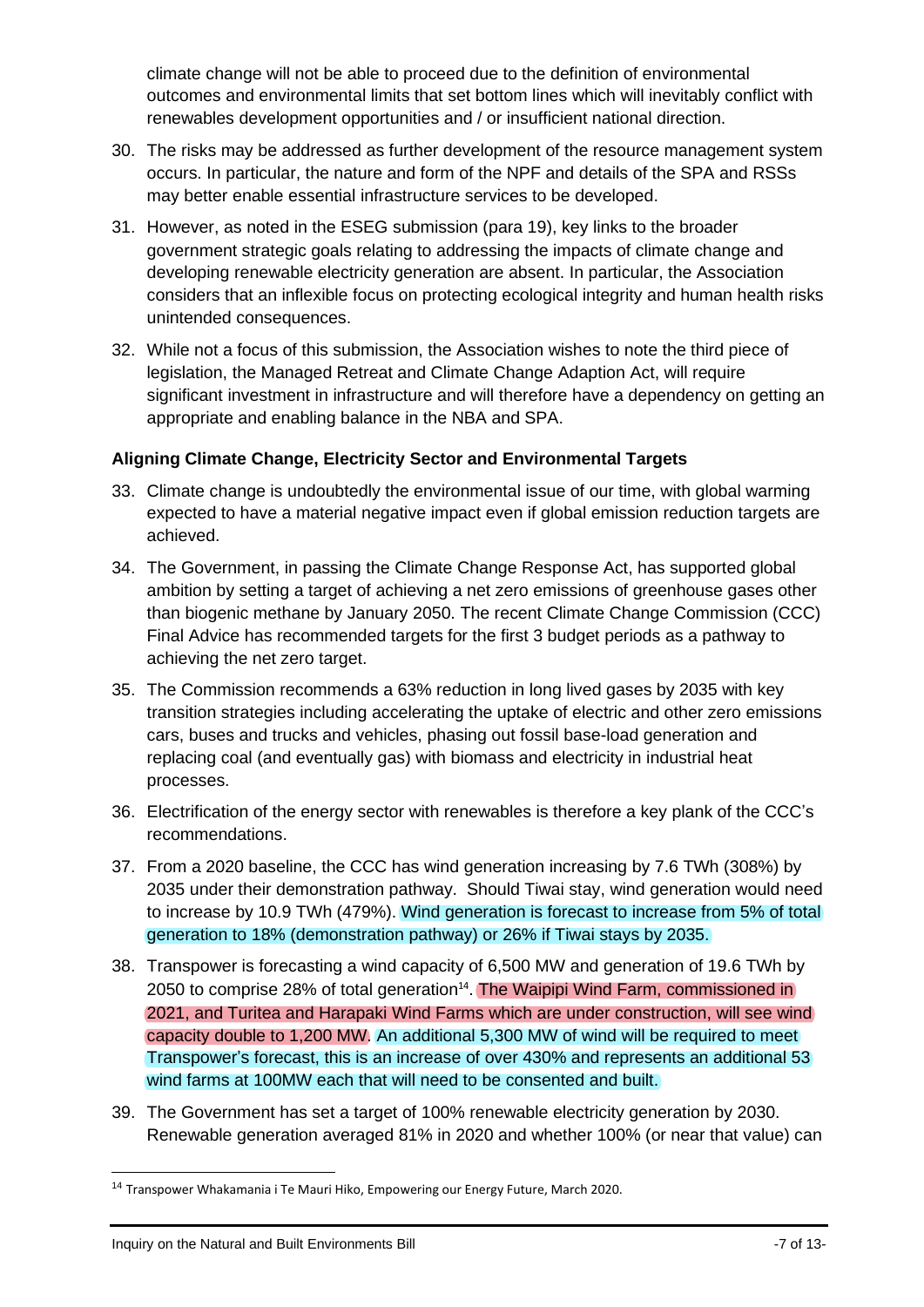be achieved in the timeframe will depend on sustaining existing capacity and enabling new build activity.

- 40. Under the Bill, environmental limits will be prescribed in the NPF or plans, with the intention that the limits are absolute bottom lines in their application.
- 41. Given the resource management system will determine whether and where infrastructure can be built, for renewable electricity generation, which has a dependency on the availability of natural resources, the definition of environmental limits will be key.
- 42. NZWEA considers there is a high likelihood of wind energy coming into conflict with biophysical limits and, if limits are to be enforced without recourse to mitigation including compensation or offsetting, it will be essential to test whether proposed environmental limits prevent the achievement of the Government's climate change and electricity targets.
- 43. Without ensuring alignment and having a supportive resource management system there is a material risk that the significant renewable electricity generation build required to enable decarbonisation of the energy sector will not be possible.
- 44. In addition, enabling the reconsenting of current renewable generation, and hydro generation in particular, will be essential to sustaining capacity and being available to support the short-term variability of wind and solar generation.
- 45. Part 2 of the NBA therefore needs to provide clear policy direction that enables responsible new and existing renewable electricity generation assisted also by direction that ensures climate change targets and specific environmental limits are balanced.

### **Environmental limits – the risk of unintended consequences**

- 46. While acknowledging environmental limits are yet to be set, the Association considers there is a risk that they may be developed in such a way as to prevent the full electrification of our society.
- 47. This is so for all renewable generation and wind energy in particular as the resource is 'where it is', usually affecting the natural environment, and therefore there is an inherently higher risk of conflicting with environmental limits.
- 48. Recent consultations have highlighted the risk of broadly defined absolute environmental limits. While recognising the imperative to improve indigenous biodiversity when responding to the 2019 consultation on indigenous biodiversity<sup>15</sup>, in NZWEA's view, the draft National Policy Statement on Indigenous Biodiversity demonstrated this risk when it proposed to set a very low bar on triggering the 'significance' test. The Association accepts that meeting an environmental objective while also enabling infrastructure development, and specifically responsible renewable electricity development, will be challenging. However, it does not consider that making environmental limits immutable is the solution, particularly if such thresholds are to be qualitatively defined, and therefore subject to interpretation.
- 49. NZWEA submitted that the draft National Policy Statement Indigenous Biodiversity (NPS-IB) represents a significant risk to new renewable electricity generation development and its enabling transmission infrastructure, particularly given the very broad and inclusive environmental limits and criteria contained in the draft:

<sup>&</sup>lt;sup>15</sup> He Kura Koiora i hokia Discussion document on a proposed National policy Statement for Indigenous Biodiversity November 2019.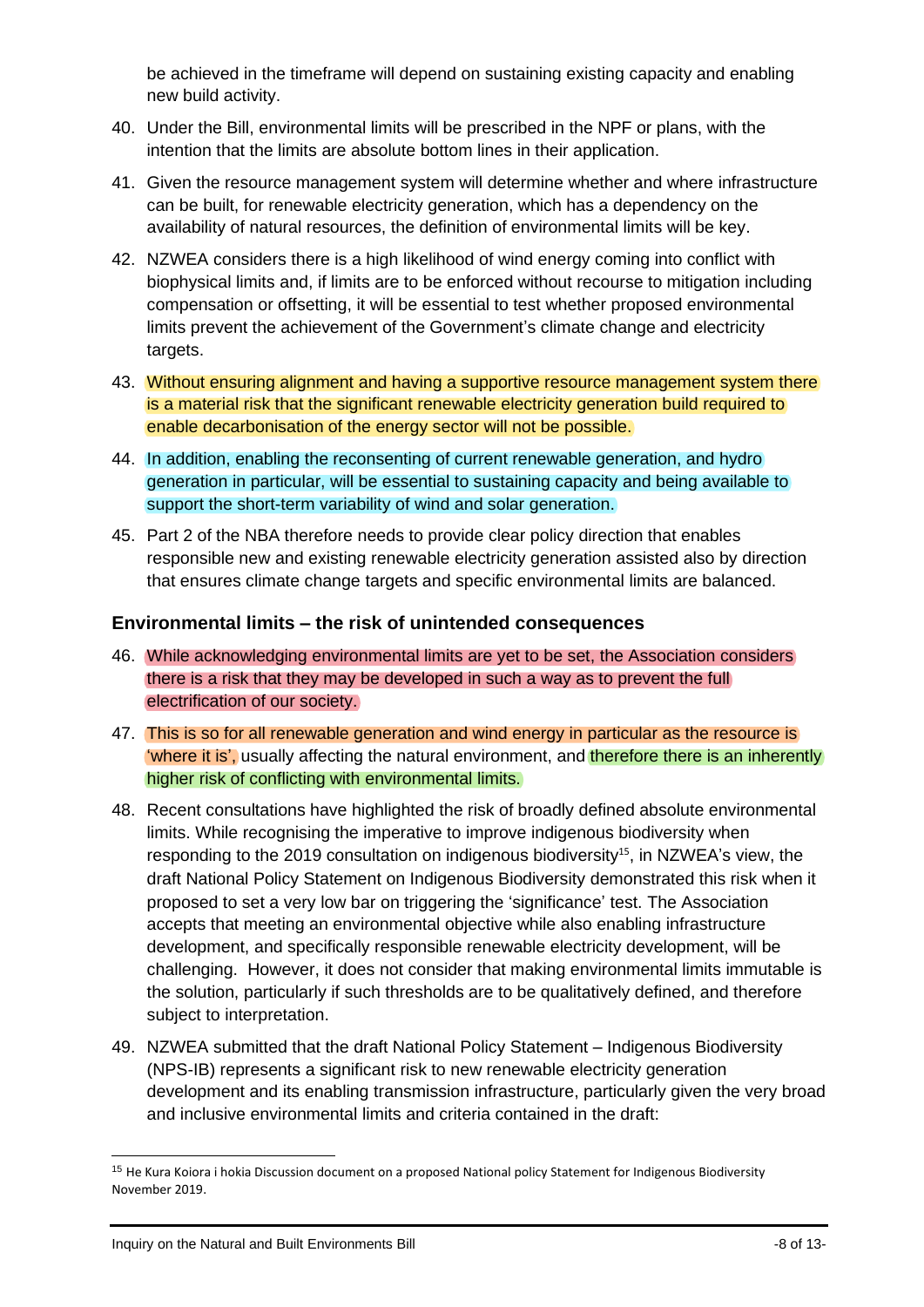- Section 3.8 of the NPS and criteria in appendix 1 will result in most if not all indigenous features being recognised as "significant". In addition, the list of effects of activities which must be avoided in a Significant Natural Area (SNA) will mean most if not all new wind farm design will need to avoid all indigenous features with no effects mitigation or offset potential.
- While there is a carve out for nationally significant infrastructure under  $3.9(2)(d)$ , which includes grid connected renewable electricity generation, the nature of the attributes and the guidance for interpretation, listed in appendix 2, is likely to result in most SNAs being considered "high" and therefore the "must avoid" requirement will prevail without the ability to consider the mitigation/offset hierarchy.
- Renewable electricity development can only occur where there are natural resources that make development commercially viable. It is noted that in wind farm and other renewable consents, offsetting has been used to manage effects which cannot be avoided.
- Section 3.9aiii, and the requirement to avoid any fragmentation or loss of buffering, also creates challenges for wind farm consents whereas this has previously been able to be addressed through offsetting.
- 50. The Association sought changes to balance interests such as better defining high ranking / conditions and enabling ecological mitigation / offsets and mechanisms that are financially responsible that cause management, enrichment, spatial enlargement and physical protection of IB in exchange for effects to medium and low ranking IB, but also perhaps other types of effect too. This would be an important ability for the new legislation to enable.
- 51. To illustrate difficulties that environmental limits could create, the Association references the new National Environmental Standard (NES) for Freshwater (NES-F)<sup>16</sup> and, in particular, section 53 Prohibited Activities which defines any earthworks or taking, use, damming, diversion or discharge of water within a natural wetland as a prohibited activity.
- 52. While problematic for the wind industry, particularly as definition of a wetland is likely to be interpreted extremely broadly (which recent experience indicates it has), the Association understands the NES-F already had a significant impact on aggregate extraction and that options are being considered to address the restriction.
- 53. The draft NPS-IB and NES-F are examples where if environmental limits are broadly defined and absolute, they can create an impassable barrier in planning and consenting (including re-consenting) of existing and new renewable generation projects.
- 54. Wind energy consents invariably have an environmental impact which has historically been addressed with recourse to mitigation, compensation or offsetting. It is highly likely that future projects will come into conflict with environmental limits of the kind now being mandated under clause 7 of the Bill.
- 55. NZWEA considers that the NBA can provide a better balance to navigate between absolute limits for the majority of projects, if it enables a more nuanced approach to the way in which limits are set. This would include enabling limits to be set on a locationallyspecific basis and/or for different limits to apply to different activities. For example, it would be useful for an environmental limit to be set for all activities but with a recognition that renewable energy projects were entitled to achieve the limit on a net basis assessed

<sup>16</sup> Resource Management (National Environmental Standards for Freshwater) August 2020.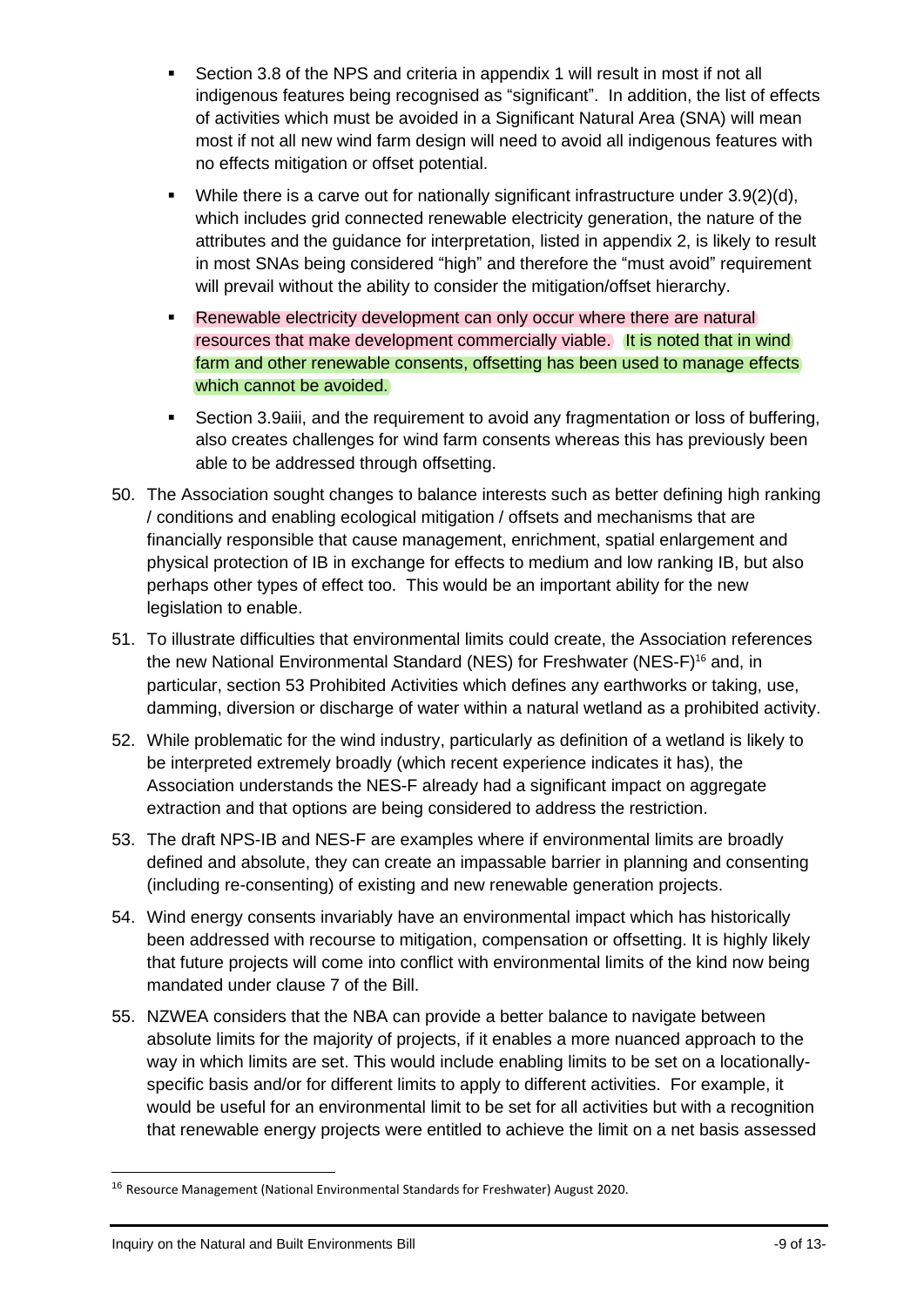when considering any environmental offsetting and/or compensation proposed. That result would ensure that the environmental limit was effective, while not precluding activities that were in keeping with that limit.

56. Inserting a climate specific environmental target in clause 7 would assist achieving balance and ensure the overall intent and outcomes of the NBA are achieved.

# **Environmental outcomes need to be balanced**

- 57. One of the key issues with the RMA is the relative higher weighting of Part 2 purpose and principle matters of national importance (section 6) over other matters (section 7) which included the benefits derived from the use and development of renewable energy (7(j)).
- 58. The number and nature of the outcomes proposed in the Bill create a natural tension between protecting, restoring or improving the natural environmental and infrastructure services. In addition, the overlay of a prescribed minimum biophysical state or maximum amount of harm or stress permitted by environmental limits provides absolute direction with the effect of creating a hierarchy of importance.
- 59. NZWEA therefore considers that, under the current resource management system, the outcomes for the use of renewable energy, greenhouse gas removal and resilience to the effects of climate change is significantly less directive than for other outcomes which perpetuates existing RMA purpose and principles issues.
- 60. The Association considers that greater internal balance is required in the direction applicable to each outcome and in the clarity over how competing outcomes are to be balanced and supports the joint ESEG submission's proposal to strengthen and use more directive language in support of climate change mitigation and the importance of increasing renewable electricity generation.
- 61. NZWEA suggests that the outcomes related to renewable energy and climate change (objectives "(o)" and "(p)") should be refocussed so that renewable generation is not simply an 'infrastructure' matter. Instead, there should be clear recognition of the role of renewable energy in achieving climate change outcomes.

# **Conflict Resolution**

- 62. The Association notes the comments in the Parliamentary Paper on conflict resolution and that where possible the NPF will resolve conflicts or give direction.
- 63. The Association references the ESEG submission's comments (para 20) that, given the effective weighting of outcomes towards environmental considerations, with specific environmental limits, further attention should be given to ensuring needed infrastructure services can be provided: in particular, for renewable electricity generation given its enablement of decarbonisation.

# **Spatial Planning – potential enabler or restriction**

- 64. The intent of the Strategic Planning Act to promote social, economic, environmental and cultural wellbeing through a strategic approach to the integration of environmental management, land use and infrastructure is acknowledged and supported.
- 65. The potential for regional spatial strategies (RSS) to be an enabler of development is recognised, particularly if the consenting pathway is simplified for infrastructure development within identified areas.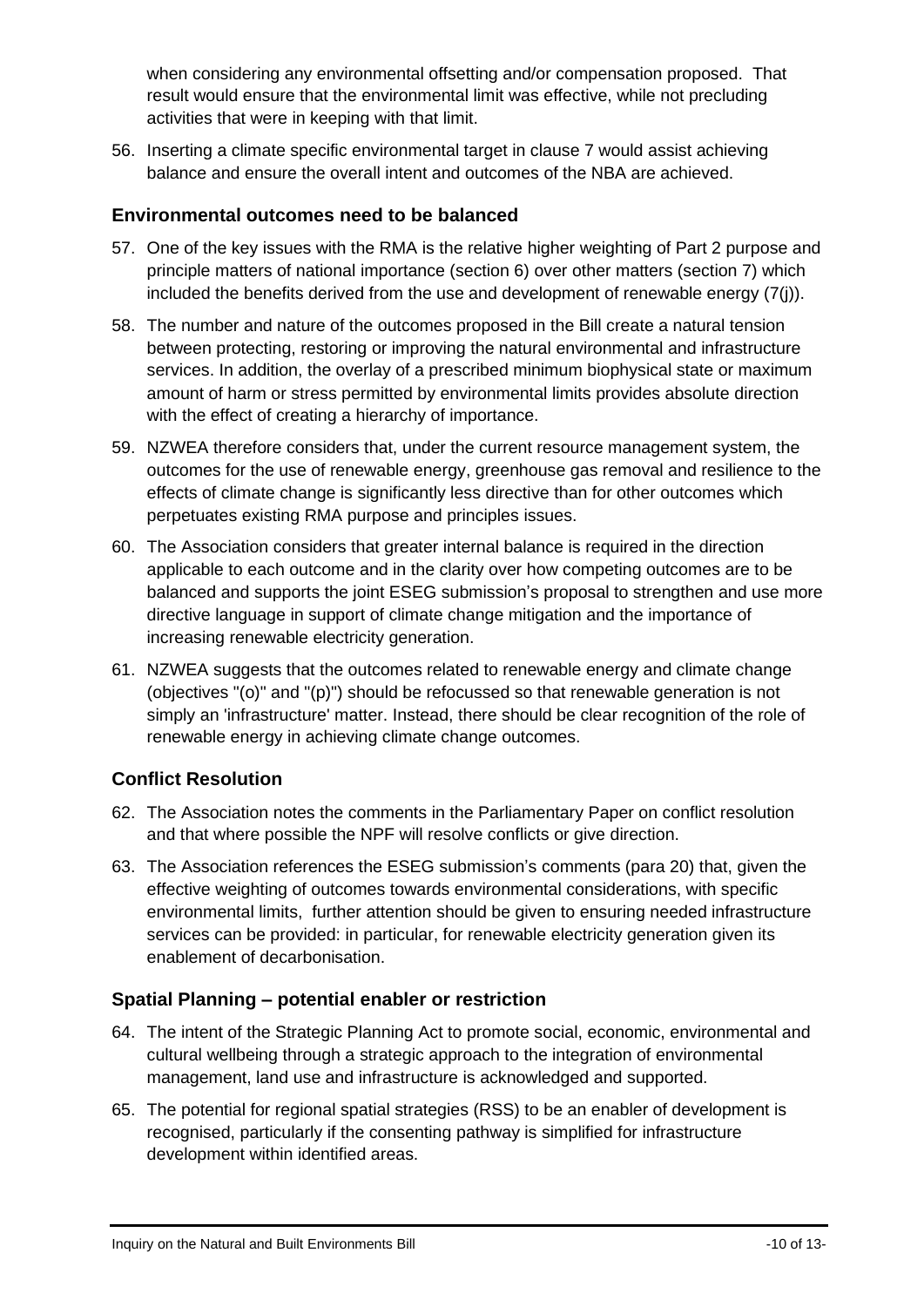- 66. As noted in the ESEG submission (para 26) , there is considerable complexity around the selection of locations for renewable electricity generation including availability of resources, competitive market positioning and futureproofing for technological development.
- 67. A decision to seek a wind farm consent in a particular location involves balancing a large number of considerations and factors including available wind resource, a detailed environmental impact and expected consentability, transmission availability, market and generator portfolio impacts, construction risks and an overall commercial assessment.
- 68. It is difficult to see how decision makers developing regional spatial strategies would have access to the complex technical and commercial information needed to fully assess the factors that enable lowest cost renewables development, particularly as RSS are intentionally high level in nature.
- 69. A key risk to future renewables development would be an overreliance on regional spatial strategies particularly if narrowly defined. There would need to be an allowance that generation development outside of identified areas should be permissible albeit with a more demanding consenting process.

### **Flexibility to adapt is paramount**

- 70. The Association notes the complexity of amending primary legislation and supports an approach of having the NPF as secondary legislation.
- 71. Decarbonisation of the economy is at an early stage and the effects of climate change along with mitigation and adaption strategies will continue to develop.
- 72. New technologies will continue to be deployed such as offshore wind energy and the resource management system must have the flexibility to be able to adapt to both infrastructural and environmental opportunities.

# **Considerable uncertainty remains on the extent to which the NBA exposure draft meets the resource management reform objectives**

73. The intent and objectives of the Resource Management Review Panel for active planning rather than managing adverse impacts is reflected in the Parliamentary Paper on the exposure draft at para 85:

*Good planning can raise environmental standards as well as ensure there is sufficient housing and infrastructure to service a growing population. The system needs to recognise and encourage synergies between development and environmental protection. For example, more renewable electricity generation requires new infrastructure such as wind farms.*

- 74. The ESEG submission has focused on the specific reform objectives of:
	- Better enabling development within environmental biophysical limits including a significant improvement in housing supply, affordability and choice, and timely provision of appropriate infrastructure, including social infrastructure.
	- **EXECT** Better preparation for adapting to climate change and risks from natural hazards, and better mitigate emissions contributing to climate change.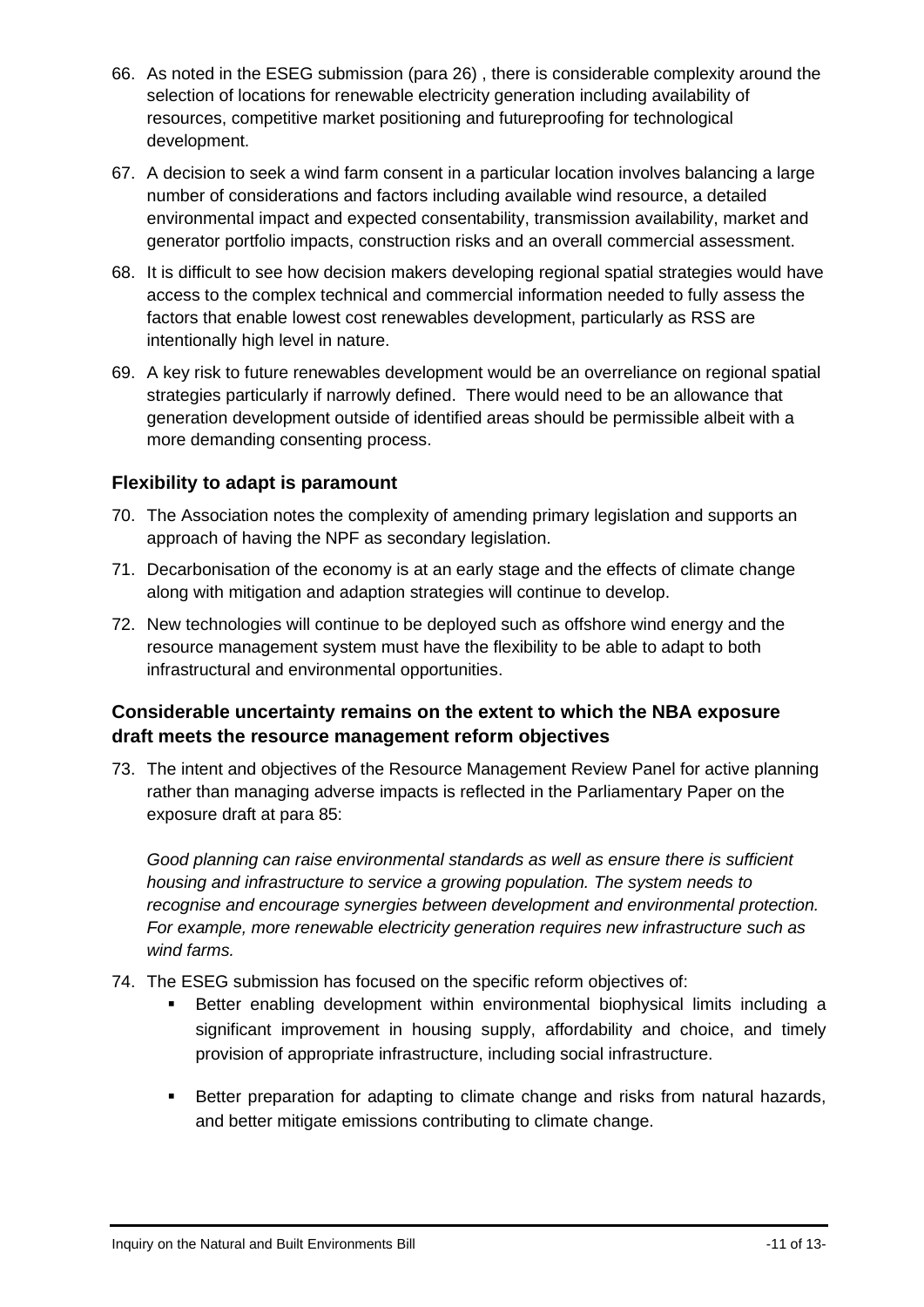- Improving system efficiency and effectiveness, and reduce complexity, while retaining appropriate local democratic input.
- *75.* The Parliamentary Paper highlights the difficulty of trying to form a view on the implications and effectiveness of the draft Bill particularly as the importance of the, yet to be defined, National Planning Framework and environmental limits:

*Para 114 - The NBA outcomes are to be long-term and enduring. The detail on how this will be achieved will be set out in the NPF and regional plans.*

*Para 118 - The role of the environmental outcomes in guiding decision-making about resource consents, designations and other approvals under the NBA is yet to be decided and is not addressed in the exposure draft.*

*Para 122 - Conflicts between outcomes will inevitably arise in consenting decisions, including in ways that plans do not cover. It will not be feasible for the NPF and NBA plans to foresee and conclusively resolve all tensions in advance, but the full Bill will provide mechanisms for decision-makers to resolve conflicts at the consenting stage.*

*Para 125 - While the NBA outcomes include the reduction of greenhouse gas emissions, further work is underway to explore how the NBA can be used to make progress towards achieving New Zealand's emissions reduction goals under the CCRA .*

*Para 131 - The Panel recognised the important role of direction from central government on matters of national importance and recommended that the set of national direction be integrated, with conflicts between instruments resolved.*

- 76. The ESEG's submission (para 21 and 22) highlights the risks and concerns given key NBA content is yet to be developed and the numerous references to a precautionary approach included in clauses 16 (application of a precautionary approach), 18 (Implementation principles) and 24 (Considerations relevant to planning committee decisions).
- 77. Without more information on the form or process for developing the NPF, the nature and extent of environmental limits or the impact of the SPA and regional spatial plans, it is not possible for the Association to form a view as to extent to which the reform objectives, including the provision of infrastructure services, are enabled. The ESEG submission does, however, based on available information, identify where risks and issues are apparent that will materially restrict the ability to develop new renewable electricity generation in support of climate change targets.